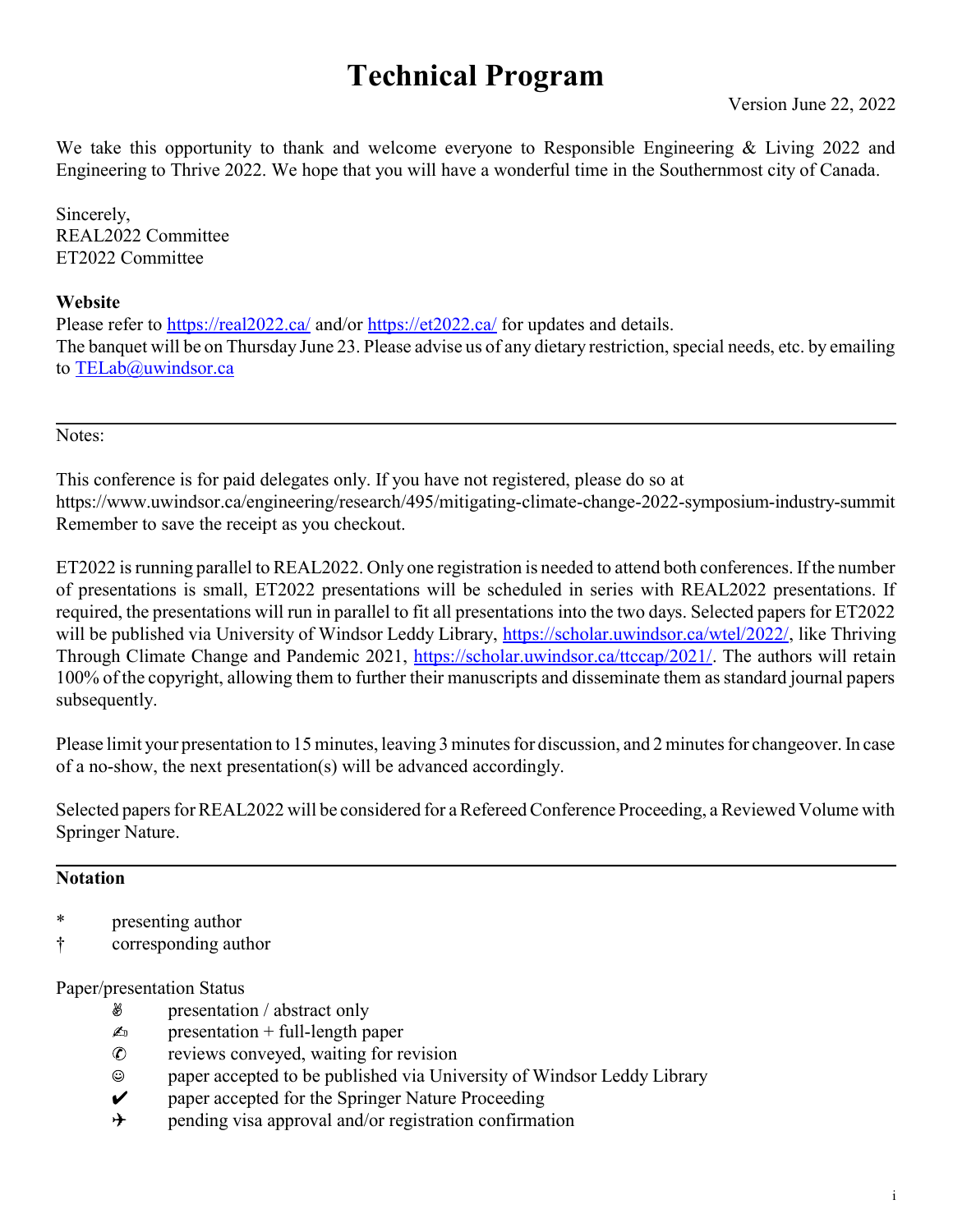| Thursday, June 23, 2022 |                                                                                                                                                                                                                                                                                |  |
|-------------------------|--------------------------------------------------------------------------------------------------------------------------------------------------------------------------------------------------------------------------------------------------------------------------------|--|
| $08:15 - 08:45$         | <b>Centre of Engineering Innovation (CEI) Atrium</b><br><b>Breakfast</b><br>Registration Package Pickup<br><b>Poster Display</b>                                                                                                                                               |  |
| $08:45 - 09:00$         | <b>Welcome and Opening Remarks (Room 1101 CEI)</b><br>Rupp Carriveau<br>VP Research – (Heather Pratt), Dean of Engineering – Bill van Heyst                                                                                                                                    |  |
| 09:00-09:40             | Plenary Lecture #1 (Room 1101 CEI)<br>Engineering: Cleaning Water, Producing Food, Building Shelters - Graham T. Reader                                                                                                                                                        |  |
| $09:40 - 10:00$         | <b>Poster Display</b><br><b>Coffee Break</b>                                                                                                                                                                                                                                   |  |
|                         | Renewable & Environment, Room 1101. Co-Chairs: Graham Reader & Lindsay Miller-Branovacki                                                                                                                                                                                       |  |
| $10:00 - 10:20$         | Solar Rooftop Test Cell - Experimental Methodology and Results of Multivariable Sensitivity Analysis<br>Alex Nauta*, William David Lubitz†, Syeda Humaira Tasnim<br>School of Engineering, University of Guelph, Canada                                                        |  |
| $10:20 - 10:40$         | © Accounting for the greenhouse gas (GHS) emission double-counting in Greater Toronto and Hamilton Area<br>(GTHA)<br>Tharindu C. Dodanwala*, Dilusha Hemaal Kankanamge, Rajeev Ruparathna†<br>Department of Civil and Environmental Engineering, University of Windsor, Canada |  |
| $10:40 - 11:00$         | © Realizing clean combustion with ether fuels<br>Simon LeBlanc*, Long Jin, Alex Bastable, Xiao Yu, Jimi Tjong, Ming Zheng†<br>Clean Combustion Engine Laboratory, University of Windsor, Canada                                                                                |  |
| $11:00 - 11:20$         | & Investigation of solar-driven adsorbate-based thermochemical energy storage systems with an illuminated<br>adsorption bed<br>Kapil Narwal*, Roger Kempers, Paul G. O'Brien†<br>Department of Mechanical Engineering, Lassonde School of Engineering, York University, Canada |  |
| $11:20 - 11:40$         | & Challenges to the energy transition in transportation sector<br>Navjot S. Sandhu*, Xiao Yu, Ming Zheng†, David S-K. Ting<br>Clean Combustion Engine Laboratory, University of Windsor, Canada                                                                                |  |
| $11:40-12:00$           | Decomposing uncertainty in climate change impact assessments using ANOVA<br>Tejith Pogakula*, Tirupati Bolisetti†<br>Department of Civil and Environmental Engineering, University of Windsor, Canada                                                                          |  |
| $12:00 - 13:00$         | <b>Poster Evaluation</b><br>Judges: Fadi Al-Daoud, David Lubitz, Lindsay Miller-Branovacki, Pual O'Brien,<br><b>Jacqueline Stagner, Ahmad Vasel-Be-Hagh</b><br>Lunch                                                                                                           |  |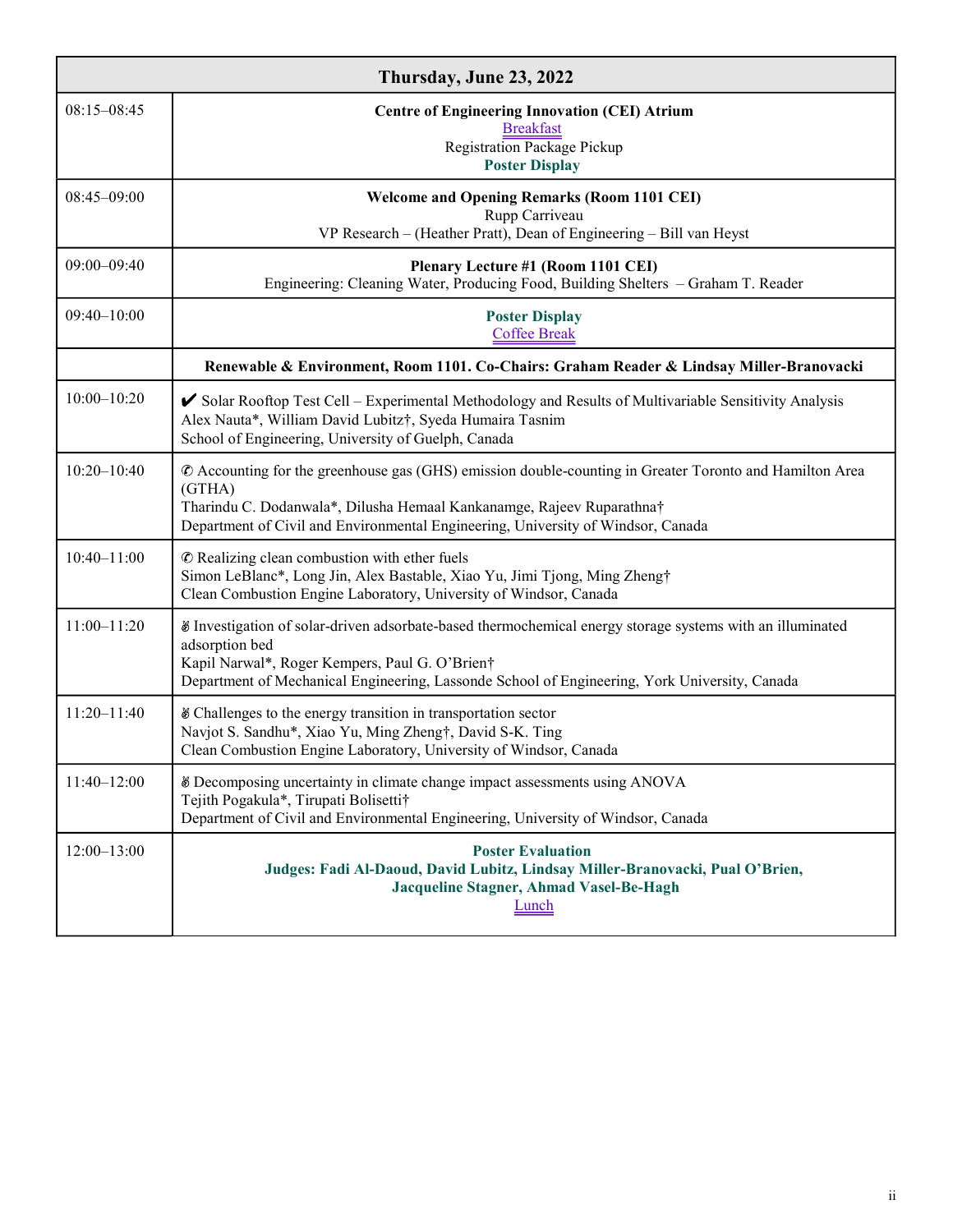| Thursday, June 23, 2022 |                                                                                                                                                                                                                                                                                    |  |
|-------------------------|------------------------------------------------------------------------------------------------------------------------------------------------------------------------------------------------------------------------------------------------------------------------------------|--|
|                         | Engineering to Thrive, Room 1101. Co-Chairs: Fadi Al-Daoud & Paul O'Brien                                                                                                                                                                                                          |  |
| $13:00 - 13:20$         | © Energy intensity of human transportation<br>William David Lubitz*†<br>School of Engineering, University of Guelph, Canada                                                                                                                                                        |  |
| $13:20 - 13:40$         | Bioinspired thermal effects on NACA0012 an airfoil<br>Mohd Sahil Akhtar*, David S-K. Ting†<br>Department of Chemical Engineering, National Institute of Technology Karnataka, India<br>Turbulence & Energy Lab, University of Windsor, Canada                                      |  |
| $13:40-14:00$           | <i>Improving the performance of a single effect solar absorption cooling system</i><br>Mahdieh Abbasi*, Graham T. Reader, David S-K. Ting†<br>Turbulence & Energy Lab, University of Windsor, Canada                                                                               |  |
| $14:00 - 14:20$         | <b>Poster Display</b><br><b>Coffee Break</b>                                                                                                                                                                                                                                       |  |
|                         | Engineering Systems, Room 1101. Co-Chairs: Ahmad Reza Vasel-Be-Hagh & Lindsay Miller-Branovacki                                                                                                                                                                                    |  |
| $14:20 - 14:40$         | Review and evaluation of Archimedes screw pump design guidance<br>Scott Simmons*, Murray Lyons, Lian Miller, William David Lubtiz†<br>Department of Mechanical Engineering and Metaphysics, University of the Yukon, Canada<br>School of Engineering, University of Guelph, Canada |  |
| $14:40 - 15:00$         | Influence of the leg geometry on the performance of the variable cross-sectional thermoelectric generators<br>William X. Wang*, Paul F. Henshaw†, David S-K. Ting<br>Turbulence & Energy Lab, University of Windsor, Canada                                                        |  |
| $15:00 - 15:20$         | & Shark skin denticles and a circular cylinder in laminar cross-flow<br>Disha Sharma*, Vivek Joshi, David S-K. Ting†<br>Department of Mechanical Engineering, MRS Punjab Technical University, India<br>Turbulence & Energy Lab, University of Windsor, Canada                     |  |
| $15:20 - 15:40$         | <b>Poster Display</b><br><b>Coffee Break</b>                                                                                                                                                                                                                                       |  |
|                         | <b>Industrial Forum on Energy, Room 1101.</b><br>Co-Chairs: Paul O'Brien & Rajeev Ruparathna                                                                                                                                                                                       |  |
| 15:40-16:00             | Drying rice seeds using a solar dryer with phase change material: A case study in northern Iran<br>Fatemeh Hosseini Fashami*, David S-K. Ting†, Graham T. Reader<br>Turbulence & Energy Lab, University of Windsor, Canada                                                         |  |
| $16:00 - 16:20$         | & Characteristics of flow around an inclined circular cylinder<br>Ran Wang*†, Shaohong Cheng, David S-K. Ting<br>Turbulence & Energy Lab, University of Windsor, Canada                                                                                                            |  |
| $16:20 - 16:40$         | Toward zero energy residential buildings design<br>Safa F. Zinati*, Graham T. Reader, David S-K. Ting†<br>Turbulence & Energy Lab, University of Windsor, Canada                                                                                                                   |  |
| 16:45                   | Bus leaves CEI, University of Windsor $(Q\ 4:45 \text{ pm})$ for Banquet                                                                                                                                                                                                           |  |
| 18:00-20:00             | Banquet at Cooper's Hawk                                                                                                                                                                                                                                                           |  |
| 20:00                   | Bus returns from banquet (Cooper's Hawk $\sim 8:00$ pm) to CEI, & then, hotels, as needed                                                                                                                                                                                          |  |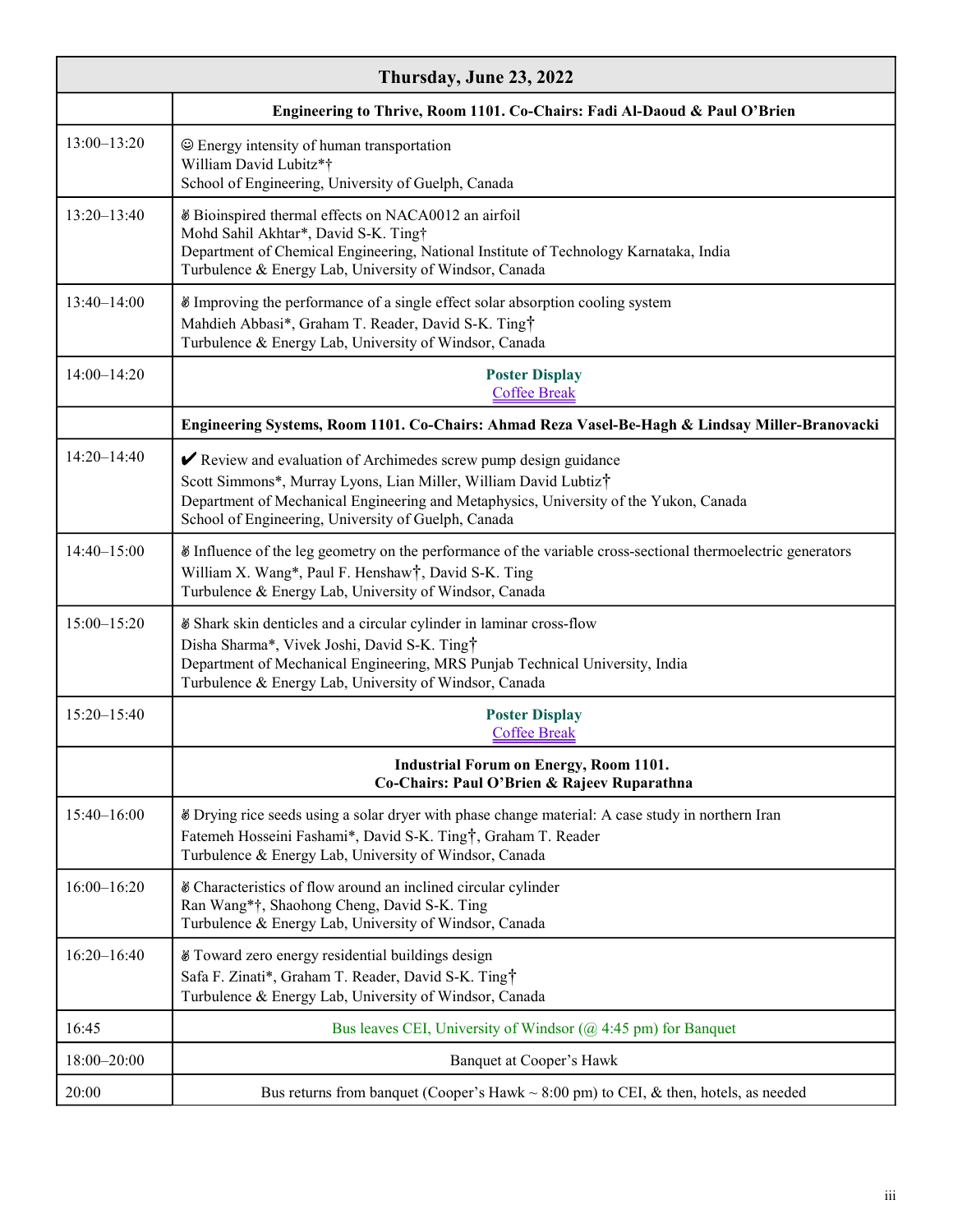| <b>Friday, June 24, 2022</b> |                                                                                                                                                                                                                                                                                                                                                                                         |  |
|------------------------------|-----------------------------------------------------------------------------------------------------------------------------------------------------------------------------------------------------------------------------------------------------------------------------------------------------------------------------------------------------------------------------------------|--|
| $08:15 - 08:45$              | <b>Centre of Engineering Innovation (CEI) Atrium</b><br><b>Breakfast</b><br>Registration Package Pickup                                                                                                                                                                                                                                                                                 |  |
| $08:45 - 09:00$              | Gift Draw (Room 1101 CEI)<br>Rupp Carriveau, Dean of Engineering?                                                                                                                                                                                                                                                                                                                       |  |
| 09:00-09:40                  | Plenary Lecture #2 (Room 1101 CEI)<br>The Growing Greenhouse Vegetable Sector in Ontario – Opportunities and Challenges – Fadi Al-Daoud                                                                                                                                                                                                                                                 |  |
| $09:40 - 10:00$              | <b>Poster Display</b><br><b>Coffee Break</b>                                                                                                                                                                                                                                                                                                                                            |  |
|                              | Greenhouse and Energy, Room 1101. Co-Chairs: Fadi Al-Daoud & Paul Henshaw                                                                                                                                                                                                                                                                                                               |  |
| $10:20 - 10:40$              | & Comparison of the spectral and intensity response of light sensors used to measure greenhouse light emissions<br>Benjamin Snow*, William Lubitz†, Syeda Tasnim, Thomas Graham, David Llewellyn, Fadi-Al-Daoud,<br>Chevonne Dayboll<br>School of Engineering, School of Environmental Science, University of Guelph<br>Ontario Ministry of Agriculture, Food and Rural Affairs, Canada |  |
| $10:40-11:00$                | © Evaluation of pond water performance for greenhouse irrigation cooling: A case study in southwestern Canada<br>Sedigheh Khademi*, Rupp Carriveau†, David S-K. Ting, Lucas Semple<br>Turbulence and Energy Laboratory, University of Windsor<br>Under Sun Acres, Leamington, Canada                                                                                                    |  |
| $11:00 - 11:20$              | ✔ Methodology and validation of a new climate prediction model for commercial and small-scale greenhouses<br>Alex Nauta*, William David Lubitz†, Syeda Humaira Tasnim, Jingjing Han<br>School of Engineering, University of Guelph                                                                                                                                                      |  |
| $11:20 - 11:40$              | & Geographical effect of a North American office building energy consumption<br>Naveen S. Bhoopal*, Jacqueline A. Stagner†, David S-K. Ting<br>Turbulence & Energy Lab, University of Windsor, Canada                                                                                                                                                                                   |  |
| $11:40-12:00$                | & A life cycle assessment of solar photovoltaic electricity production<br>Ehsan Alam*†, Xiaohong Xu<br>Department of Civil and Environmental Engineering, University of Windsor, Canada                                                                                                                                                                                                 |  |
| $12:00 - 13:00$              | <b>Poster Evaluation</b><br>Judges: Fadi Al-Daoud, David Lubitz, Lindsay Miller-Branovacki, Pual O'Brien,<br>Jacqueline Stagner, Ahmad Vasel-Be-Hagh<br>Lunch                                                                                                                                                                                                                           |  |